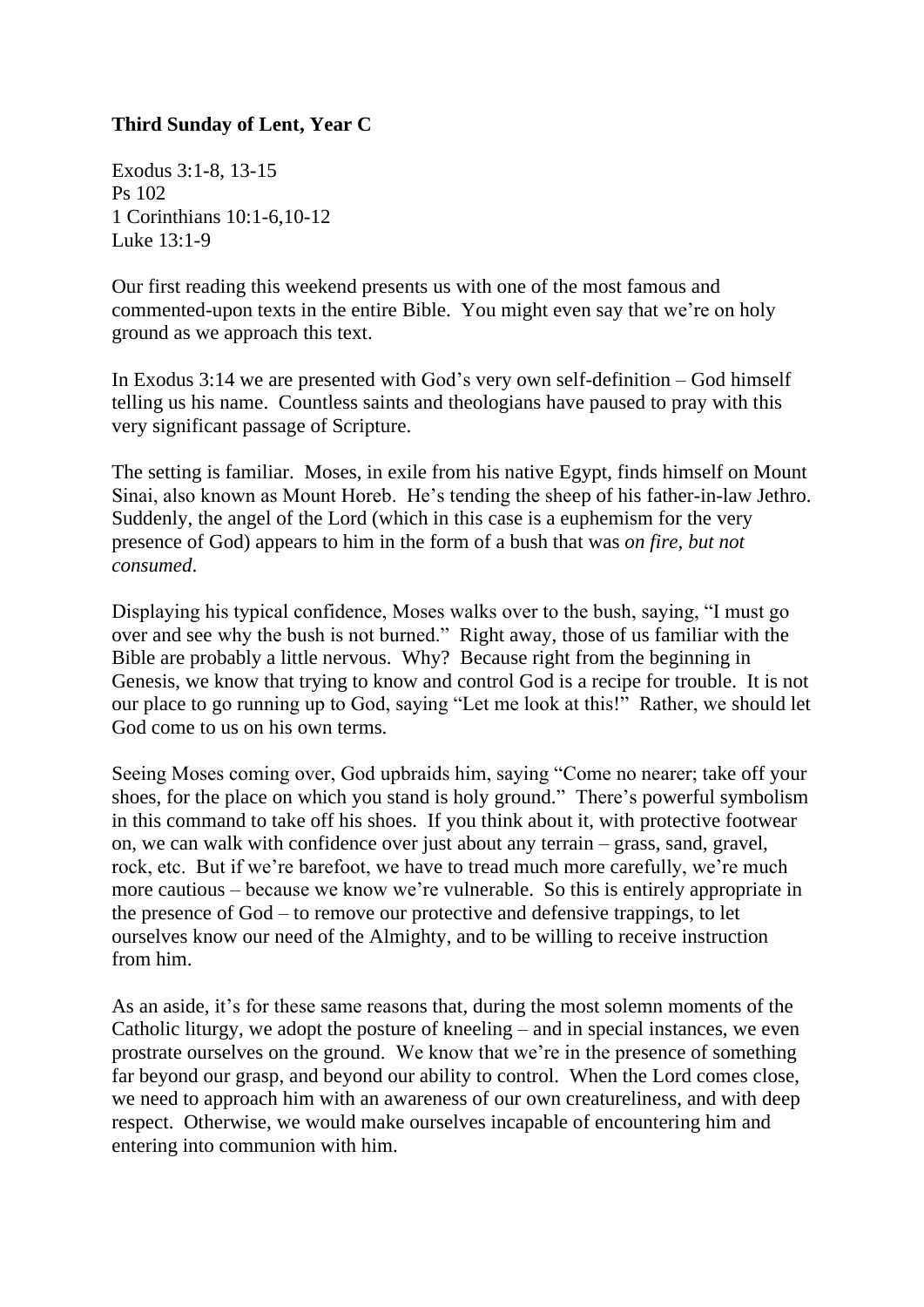So, with Moses having removed his shoes and assuming a stance of greater receptivity, God—speaking through the burning bush—now reveals himself as the same divine power who had long ago addressed his ancestors Abraham, Isaac and Jacob. God further tells Moses that he's heard the cry of his people in Egypt, and that he wants Moses to lead the liberation effort. Moses initially baulks at this, conscious that he would not seem to be the ideal candidate. But then as he warms to the idea, he asks God what his name is.

Now, in this, Moses is asking a perfectly reasonable question for his time. People worshipped lots and lots of gods in the ancient world – the god of a mountain, the god of a sea, the god of a particular tribe. So Moses is essentially asking, "Well, which one are you?" Moses knows this is the god of his ancestors, so he's got to have a name, right?

However, as we see, the God of the burning bush basically evades the question – "I am who I am" doesn't really tell you much! In fact, it sounds like the sort of thing a cheeky teenager might say! But the fact that this doesn't tell us much I think is actually very important.

The true God—as opposed to all the false gods of the ancient world—is not someone who can be captured, or defined, or categorised by our limited minds. The moment we name someone or something, we put that person or thing into our schema of knowledge – we find a place for this person or thing wherever they seem to best fit. We compare and contrast them with other persons or things, we try to define them, and so forth.

If I introduce myself to someone, "Hi, I'm Fr Mark Baumgarten" – straight away they have all sorts of knowledge about me. There's two names that they can put into google and find out all sorts of things. And he's a priest – that probably implies all sorts of things. In a matter of moments I'm being categorised, evaluated, labelled – that's just how our brains work. If you're in earshot, you can call me with my name, and I'll almost definitely respond. Knowing a name is knowing a lot.

But here's the thing – *we can't do this with God*. Why not? Because the creator and sustainer of everything that is and ever will be is not simply another object within our universe. He is categorically different from anyone or anything we've ever experienced. St Thomas Aquinas spoke of God not as the highest being, but as the very act of being itself!

In theory we can name any created thing – from your pet dog to a distant galaxy. But the creator of all that is simply can't be placed onto any schema of understanding that we are capable of conceiving. God can't be defined. He can't be compared with anything else we know. And so he can't be named the way we name anything else.

Now this is all a little bit abstract, so let's bring this back down to our Exodus narrative. The burning bush is on fire, but not consumed, not destroyed. God is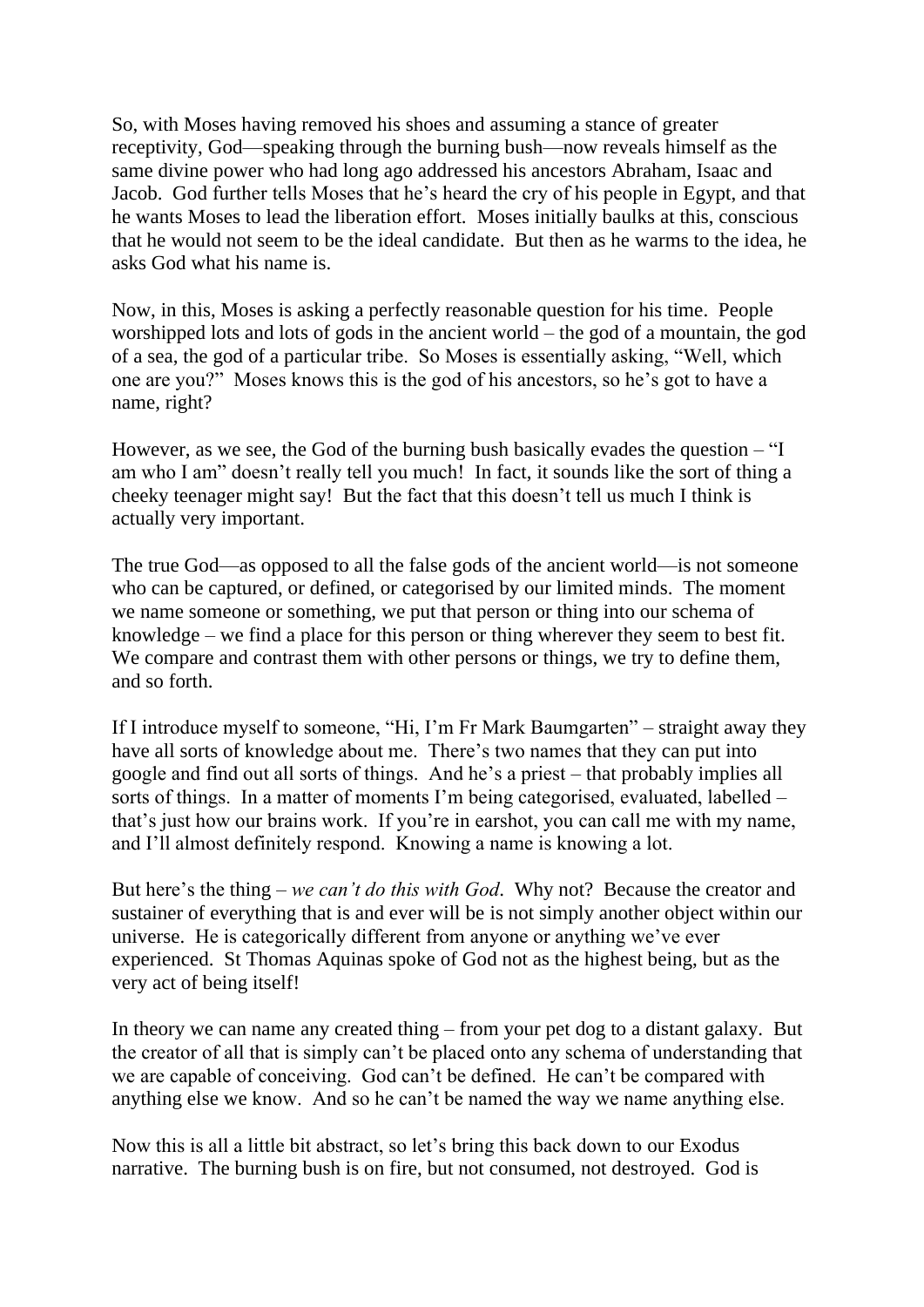present to it in the most powerful way, but nothing of the bush has to give in order for God to work through it and in it.

Compare this to the arrival of the gods in the Greek and Roman myths. In those stories, when the gods burst into human affairs, people are often destroyed in the process! Something in the world has to give in order for this more powerful worldly being to appear. When the gods in these stories want what they want, we have to give something up, and satisfy them by sacrificing something that we have.

You can see now how these ancient gods were thought of as nothing more than powerful beings *within the world*. But when the true God comes close—such as in this encounter with the burning bush—things are not destroyed. In fact, they become radiant and more beautiful.

What does this mean for us? St Irenaeus famously said that the glory of God is man fully alive. We are not in competition with the true God. And so the God who is not a being in the world—not simply one object among many—can relate to us in such a way that, through the encounter, we are enhanced and rendered more beautiful – just as the burning bush became radiant and radically alive. We can risk being vulnerable with the true God – because he is not in competition with us. It is no coincidence that the most common line in the Bible is "Do not be afraid."

Note how Moses was sent from this divine encounter with the mission to liberate the Chosen People from their slavery in Egypt. The all-powerful God of the universe could very easily have disposed of the Egyptians in an instant and freed the Hebrews all by himself. But that's not what he did – he chose to work through Moses. The true God—who is not a competitor in human affairs—delights in drawing us into his work, that we might taste the joy of it.

Picture a small boy wanting to help his father, who is sweeping the back verandah on a lazy afternoon. The father could get the job done far quicker and more efficiently on his own, but—if he's in a good mood—he delights in sharing it with his son, who in turn is proud to be able to help out his Dad. It likely takes a lot longer, and they probably make a bit of a mess, but through this shared activity, the bond between them grows deeper.

God is a bit like this. It goes without saying that he would be far more efficient if he just did things by himself. But he wants to draw us in, to become co-operators in his mission, and so to grow deeper in love with him. So we need never think of God as some kind of rival, whose glory is in competition to our own well-being.

In the burning bush, Moses encountered the living God. What was once hidden is now made known. Moses was permitted to see God's uncreated glory, and in doing so he caught a glimpse of the Infinite, a promise of eternal things to come. In this, Moses is a sign for us, that we are all made for the infinite, that our hearts are made for love, that we are created to be in communion with the Divine Majesty.